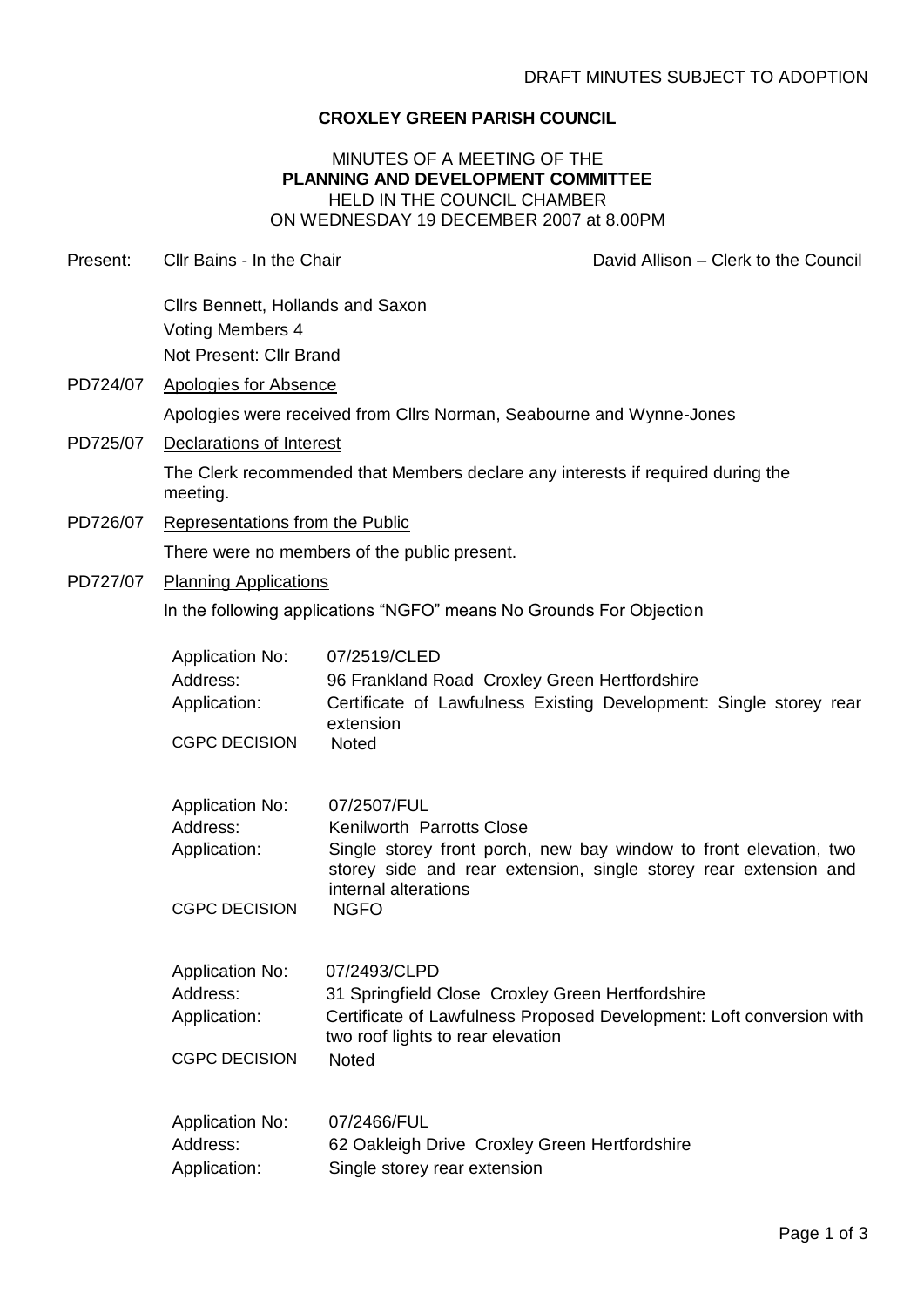| <b>CGPC DECISION</b>                                                       | OBJECT: The proposed application appears to be creating<br>a new development to provide accommodation area. The<br>proposed development exceeds the 3.6m guidelines.  |
|----------------------------------------------------------------------------|-----------------------------------------------------------------------------------------------------------------------------------------------------------------------|
| <b>Application No:</b><br>Address:<br>Application:<br><b>CGPC DECISION</b> | 07/2464/FUL<br>58 Copthorne Road Croxley Green RICKMANSWORTH<br>Two storey front, side and rear extension and rear conservatory<br><b>NGFO</b>                        |
| <b>Application No:</b><br>Address:<br>Application:<br><b>CGPC DECISION</b> | 07/2435/FUL<br>43 Winton Crescent Croxley Green Hertfordshire<br>Single storey side and rear extension with four rooflights<br><b>NGFO</b>                            |
| <b>Application No:</b><br>Address:<br>Application:                         | 07/2414/FUL<br>40 Harvey Road Croxley Green Hertfordshire<br>Renewal of planning permission 03/0965/FUL two storey side<br>extension and single storey rear extension |
| <b>CGPC DECISION</b>                                                       | <b>NGFO</b>                                                                                                                                                           |
| <b>Application No:</b><br>Address:<br>Application:<br><b>CGPC DECISION</b> | 07/2351/CLPD<br>5 Fuller Way Croxley Green Hertfordshire<br>Certificate of Lawfulness Proposed Development: Single storey rear<br>extension<br>Noted                  |
|                                                                            |                                                                                                                                                                       |

# PD728/07 Recent Decisions by Three Rivers District Council

## **APPROVED**

| 07/1995/FUL                          |
|--------------------------------------|
| 51 Valley Walk Croxley Green         |
| Two storey side and rear extension   |
| <b>NGFO</b>                          |
| Approved                             |
|                                      |
| 07/2007/FUL                          |
| 18 Beechcroft Avenue Croxley Green   |
| Two storey front/side extension      |
| <b>NGFO</b>                          |
| Approved                             |
|                                      |
| 07/2194/FUL                          |
| 33 Links Way Croxley Green           |
| Enlargement of existing front dormer |
| NGFO                                 |
|                                      |